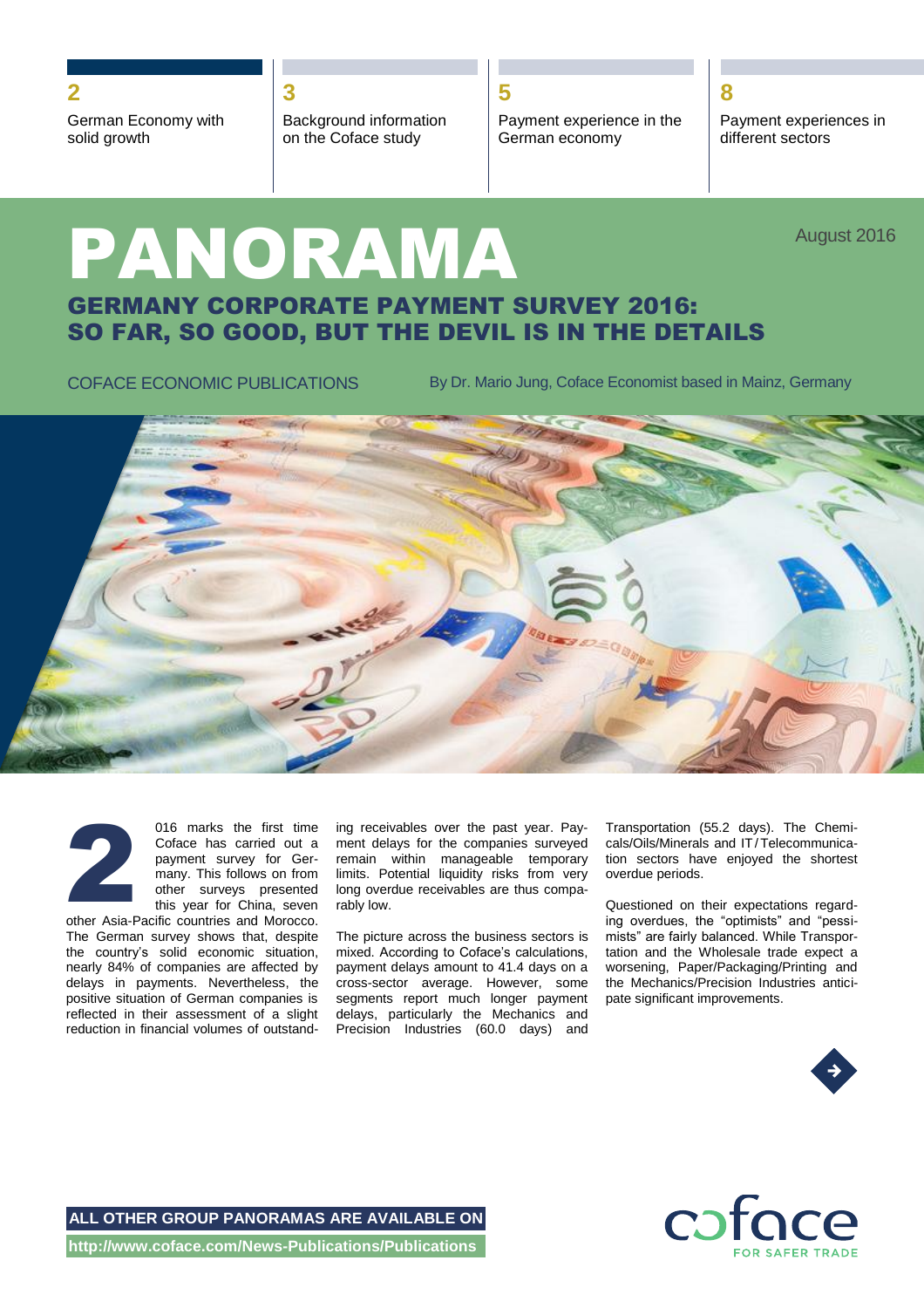# **DOSSIER**



**DR. MARIO JUNG** Group Coface Economist based in Mainz, Germany mario.jung@coface.com

"The first Coface study on the payment experiences of German companies has shown that despite the solid position of the German economy and the environment of falling numbers of corporate insolvencies, delays in payment are still commonplace. However, by international comparison, delays are generally shorter and pose less risks to liquidity positions for most companies."

# **GERMAN ECONOMY WITH SOLID GROWTH 1**

# **Private consumption is driving the economy, investment dynamics remain subdued**

Both this year and next the German economy will not escape unscathed from the considerably increased global risks. Compounding the continuation of growth at half-mast in the Emerging Markets, export companies are increasingly faced with political risks arising from the direct European environment. With the result of the Brexit vote, these political risks reached a (temporary?) high. The management, or even resolution, of these risks will loom large for both the financial markets and the real economy.

### **Chart 1:**

Increase in gross domestic product (percentage change from the previous year)



Source: Thomson Reuters, Coface. Forecasts for 2016 and 2017.

Tensions and insecurities remain in the political arena. Besides the upcoming presidential elections in the USA later this year, key elections will be held in the two biggest EU countries in 2017 – in France (presidential elections) and Germany (parliamentary elections for the Bundestag). Thus, at first glance, it may seem surprising that Coface expects a solid economic growth for Germany of 1.5% for this year and 1.7% for 2017 – although exports are likely remain under pressure.

Germany's robust economy can primarily be attributed to the strong upward movement in consumer spending. As net exports will no longer be the key driver for economic growth (due to weak export prospects and the strong demand for imports), private consumption and public consumption expenditure have become the guarantors of Germany's economic growth. Private households are benefiting from the excellent situation on the labour market, with significantly higher pay increases than in the past, the statutory minimum wage, strong pension increases at midyear and continuing low inflation rates. Public consumption expenditure has mainly increased due to the large-scale immigration of more than 1 million refugees. For the Federal Government alone, the Federal Minister of Finance has entered EUR 20 billion into the budget, which represents about 0.7 percent of GDP. In addition, a further 50% of this amount is expected from the German Länder.

As such, private and government consumption remain the main stability buffers for absorbing and helping to compensate for the economy's weak external sectors. Investments, as a domestic component, are also showing signs of weakness, mainly due to risks in the external environment. For both 2016 and 2017, German companies will only increase their investments to a manageable extent, as the uncertainties concerning the future development of the world economy are too important.

# **Number of corporate insolvencies continues to fall**

The stable situation of the German economy is also reflected in the solid financial health of German companies. An important indicator is the development of corporate insolvencies, where the declining trend is expected to continue for the present year. Following a reduction of 4% last year (and for the sixth year in a row), Coface expects a further decline of 2.5% for 2016. $<sup>(1)</sup>$  The recent decision on the Brexit</sup> is unlikely to change this trend.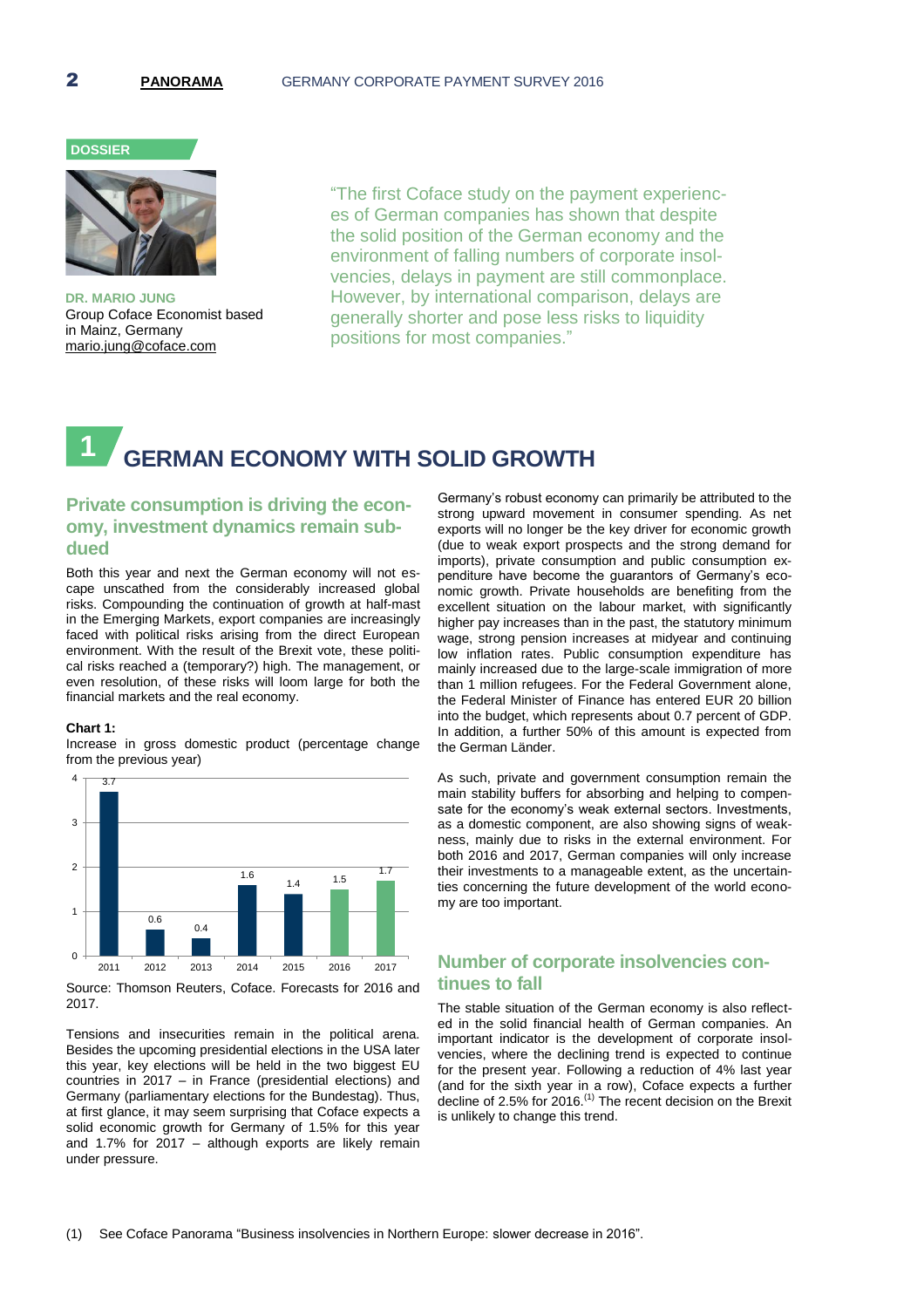#### **Chart 2:**

Changes in corporate insolvencies (in percent from the previous year)



the situation for some companies remains tense. According to the Federal Statistical Office of Germany, the number of insolvency procedures concerning companies of economic significance is showing a clear upwards trend. In April 2016, the Local Courts ("Amtsgerichte") reported outstanding receivables of EUR 6.9 billion. This figure clearly exceeds the amount of EUR 2.1 billion reported in April 2015. A further factor likely to burden German companies, is the accrual of receivables due from business customers. To gain a comprehensive picture of the current situation for German companies in this context, in June 2016, Coface conducted its first survey on payment experiences for German companies.

Despite the positive development in corporate insolvencies,

Source: Thomson Reuters, Coface. Forecast for 2016.

# **BACKGROUND INFORMATION ON THE COFACE STUDY 2**

# **High number of participants, broad distribution across all sectors**

In the survey period of June 2016, a total of 850 companies participated in the first Coface study on payment experiences in Germany (Payment Survey).<sup>(2)</sup> Of these companies, just over 40% represent manufacturing industries, 35% the trade sector and nearly 19% the services sector. A further breakdown by sectors, which is also important for the following sector analyses, reveals a broad spread in the survey's participants.

# **Chart 3:**

Distribution of the participants by business sectors (figures in percent)



Source: Coface.

With a share of 14%, the wholesale trade is strongly represented in the survey, followed by the Construction sector with 11% percent, Metals with 9.3% and Mechanical Engineering with 8.6%. The response category of "Others" comprises a large number of special sub-segments and inconsistencies, which are not further analysed.

The sample covered by Coface shows that a clear majority of companies (68%) generate their turnover mainly on the German domestic market. Only 12.3% of the companies surveyed generate the majority of their revenues from export business. For around 18.5% of the interviewed companies, turnover volume is evenly distributed between domestic and export transactions.



Distribution of participants by turnover figures (figures in percent)





(2) Available companies were contacted per e-mail. To participate in the survey, they just had to connect with an online tool (surveymonkey).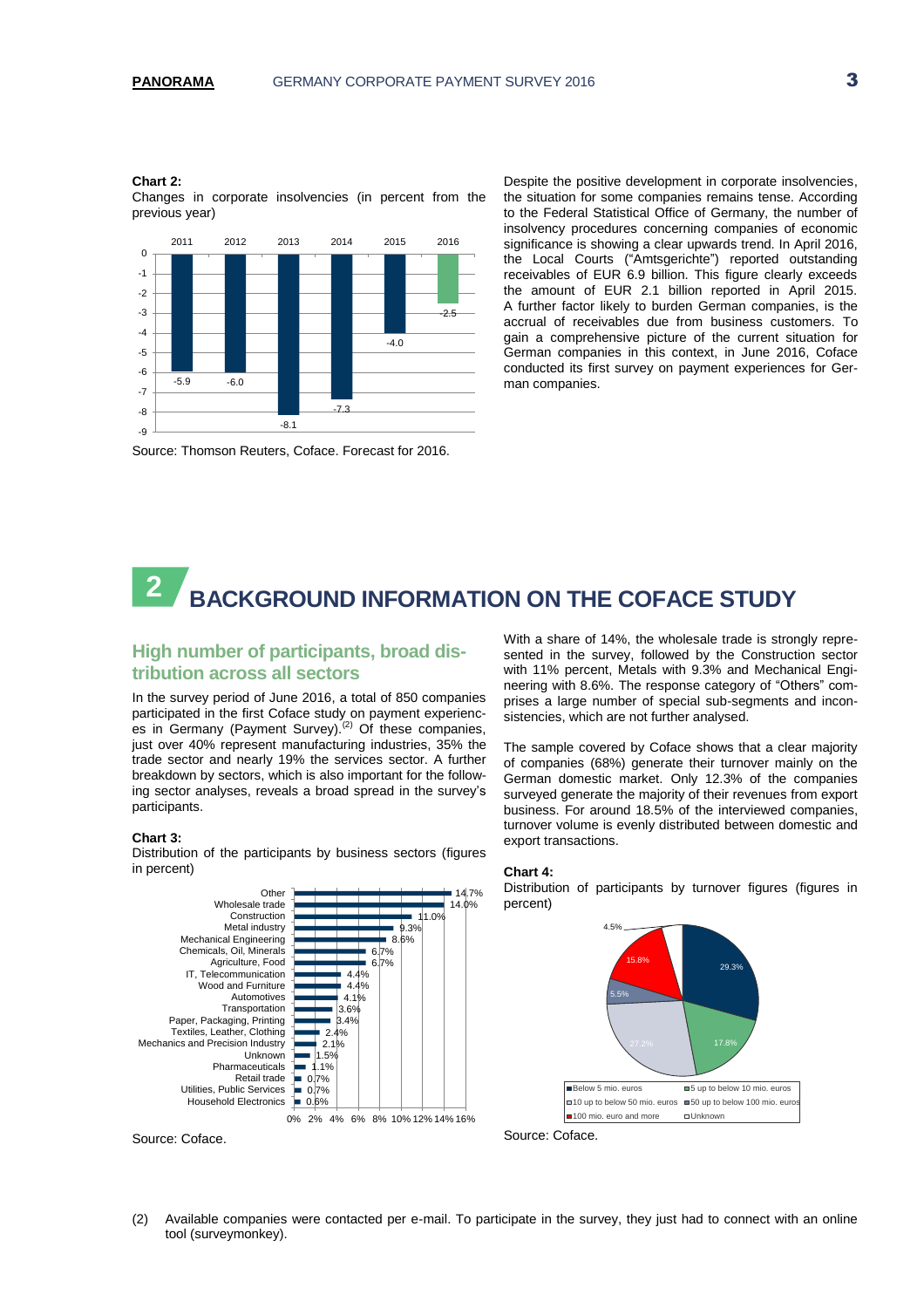According to the EU Commission's classification, small and medium sized businesses (with a maximum annual turnover of EUR 50 million), account for three quarters of the participants. Companies with an annual turnover of at least EUR 100 million represent 15.8% of those surveyed. The "European Payment Report", by Intrum Justitia, is also more focused towards small and medium enterprises but its distribution across business sectors is different to that of Coface's survey. In Coface's survey, the share of manufacturing industries is much higher than in the Intrum Justitia study (which has a higher percentage of service companies).

# **Companies with an optimistic view of the German market**

Coface's survey also analyses companies' assessments of their current business environment, their business prospects and their sales perspectives by target markets. After already reporting a distinct improvement in the business environment during the past year (40.4% see an improvement, vs. 18.3% who see a deterioration), companies expect a continuation of the upward trend for their businesses. This upward movement, however, is slowing down, as 25% expect a rise in business volume and 14.3% a deterioration. For this year, the majority (58.2%), expect a stable business situation, comparable to that of the past year.

#### **Chart 5:**

Survey on the best sales perspectives (figures in percent, up to three answers were permitted)



Source: Coface.

Companies that rely strongly on the German market, clearly express more favourable expectations for the future of their businesses. The optimists (23.3%) outweigh the pessimists (13.7%) by nearly 10 percentage points. Among exportoriented companies, the share of optimists rises to 25.5%, in line with the pessimists at 20.4%. Global economic risks have thus reached the German economy and are particularly clouding the situation for companies that mainly trade on export markets.

The answer to the question on the best sales perspectives (up to three answers were permitted) for the next twelve months, shows a surprisingly clear picture. More than 81% of companies see the best perspectives for their business in Germany. This is followed by EU countries, with a similarly high proportion of 54%. At a considerable distance are the USA (with 13.0%) and China (8.8 percent), ranking third and fourth. This means that companies see their highest potential for growth in the established economies and, in particular, in Germany and the direct European environment. This corresponds to the macroeconomic indicators which reflect a continuing recovery, particularly in the Eurozone's former crisis countries.

60.2% of the companies concentrating on export business see their best business opportunities in the countries of the European Union. Germany is in second place, with around 44%, followed by the USA, with 32.3% and China, with 31.1%. Despite concerns over the cooling of economic growth in China, many of the companies surveyed see further good sales potential in the country.

As the Coface survey was completed just after the drastic Brexit decision, the optimism regarding European countries which prevailed before the Brexit vote might be lower if the survey on payment experience is conducted again. Great Britain is Germany's fifth-largest trading partner, in terms of trading volumes.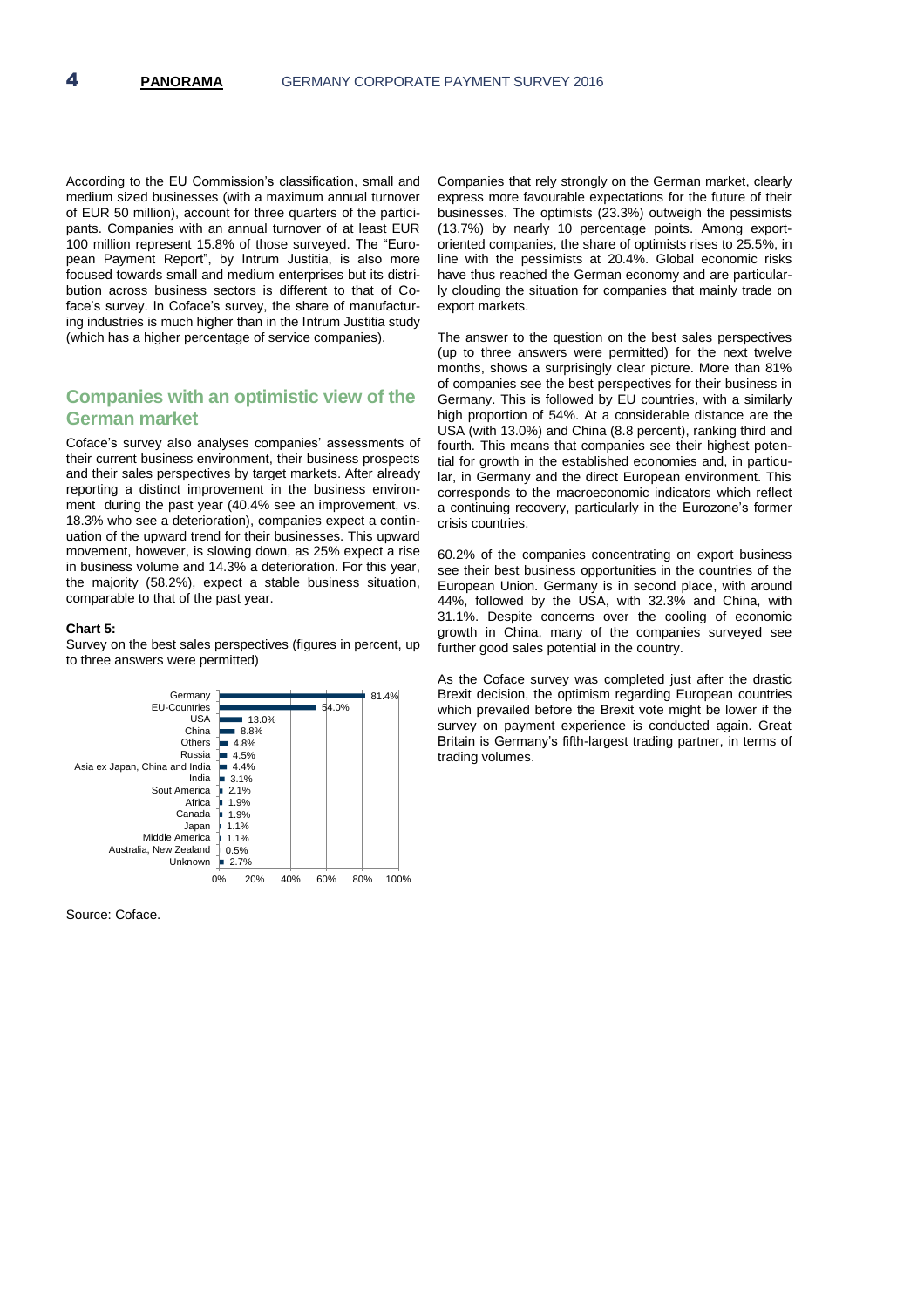# **PAYMENT EXPERIENCE IN THE GERMAN ECONOMY 3**

# **Large majority are monitoring risks in receivables management**

The large majority of companies have their own credit risk management, with a proper organisation unit in around 30% of companies. Credit management is integrated into the Finance departments of 36.2% of companies. Only just under 17% of those surveyed have decided not to have their own credit risk management organisation.

Despite this relatively high share of 17%, around 96% of companies take protective measures against payment delays - even if, in some cases, credit risks are not explicitly controlled in an organisational unit. Monitoring and checking of the credit-worthiness of buyers are considered to be the most important aspects for protection (74.3%), followed by dunning and debt collection procedures (61.9%), securing of outstanding receivables (43.3%) and safe payment channels (24.9%).

Apart from taking responsibility through self-management of credit risks, there is also the option of external support. 12.6% of the companies surveyed do not use external service providers at all for credit risk management, with nearly half of these companies not conducting credit risk management themselves. As many as 5.2% of the companies interviewed by Coface do not have any direct or indirect control of their credit risks.

### **Chart 6:**

Use of external service providers for credit risk management (figures in percent, multiple answers could be given)



### Source: Coface.

There are wide-ranging options for the use of external support in credit risk management. 61.5% rely on credit agencies, followed by credit insurers with 54% and debt collection agencies with 28.2%. In this context, Factoring is rather a niche market with just 12.7% of companies using this option.

# **Sale on credit is offered by the majority of companies, with generally short credit lines**

Coface's new study shows that the granting of credit periods to customers is common practice. 84.4% of companies surveyed have granted credit periods to their customers during the past twelve months. For companies trading mainly in exports, this share rises to nearly 92%. Almost half of the companies cite 'market standards' as being the main reason for granting of credit periods. Around 15% of companies offer credit periods because they have protected their credit risks by using credit insurance.

Other reasons for the granting of credit periods are often linked to direct customer relationships. 14.1% of companies grant credit periods as a buffer to support their customers' tight liquidity situations. A further 10% of companies grant extensions on payment times as they have confidence in their customers - but only 14% of this group secure their outstanding receivables (a proportion which is clearly under the company-wide average of just over 43%).

### **Chart 7:**

Main reason for the granting of credit periods (figures in percent)



Source: Coface.

By international comparison; the average German company grants relatively short credit periods. The average credit period for just over 56% of companies is up to 30 days, while 92% of companies offer credit periods of up to 60 days. By comparison, the 77% shown in the Coface Payment Survey on Asia/Pacific is distinctly lower.<sup>(3)</sup> Intrum Justitia's European Payment Report also shows Germany's average payment terms as being short. For the business to business sector, they are just 14 days.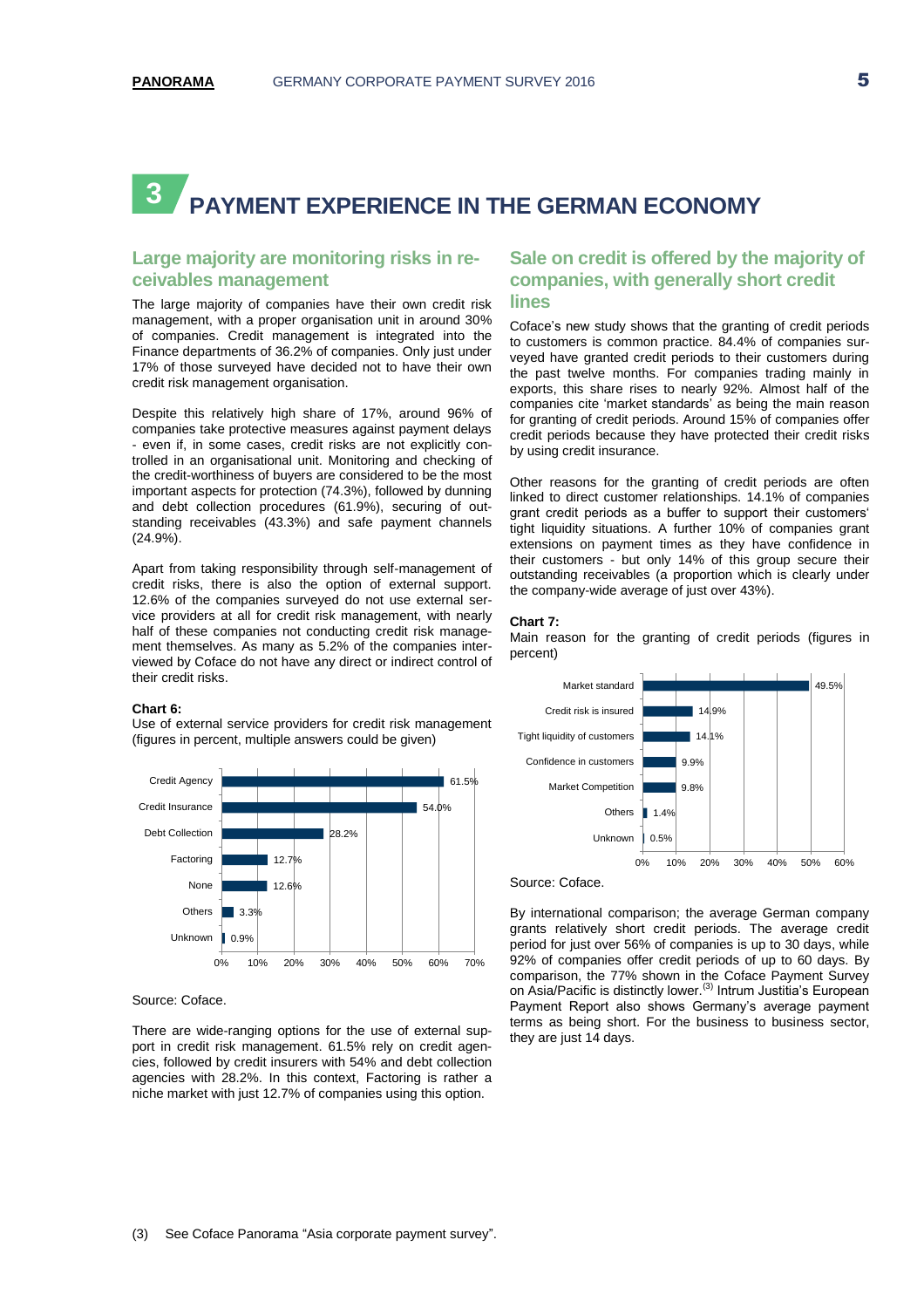### **Chart 8:**

Spread of average and maximum credit periods (figures in percent)



Source: Coface.

As concerns maximum credit periods, the result is somewhat mixed. While the trend of shorter credit periods is confirmed, nearly half of the companies provide maximum credit periods of 60 days. As many as 12% report maximum credit periods of over 120 days. This is particularly serious for exportoriented companies, where this share reaches as much as one third.

# **Payment delays are standard practice in the German economy**

For 83.7% of the companies reviewed, payment delays are a regular occurrence. This is despite Germany's favourable business environment and the overall good business condition of German companies. This 83.7% share is above that reported in China. In the Payment Survey of China, around 80% of companies report payment delays, while in the Asia/Pacific review, the portion is even lower at "a mere" 70%. In Germany, payment delays prevail in companies that are mainly dependent on export business. The percentage experiencing payment delays is nearly 90%, while companies concentrating on the German market report 82.8%.

Compared with the previous year, the size of outstanding receivables shows a downward trend. Around 20% of the companies surveyed report reduced outstanding receivables, while 16.9% have seen a rise. For over 60%, the level of outstanding receivables remains unchanged. Export-oriented companies show more mixed results - but a positive trend, with over 24% reporting a reduction in outstanding receivables. However, 23.3% of these companies reported seeing a considerable rise in outstanding receivables – compared to the average value of 16.9%.

### **Chart 9:**

Change in the amount of outstanding receivables over the previous year (figures in percent)



From a temporal perspective, payment delays remain within manageable limits. For over three quarters of German companies, the maximum length of payment delays is 60 days. Thus, the situation for German companies is clearly better than for their Chinese counterparts. In the Coface Payment Survey for China, the share of payment delays of up to 60 days was only 60%, while the proportion of payments of over 150 days amounted to 10%. This latter figure has almost doubled within the last year, due to the cooling of economic growth in China. This 10% share of long overdues for the Asia-Pacific region clearly exceeds the value of 2.5% for Germany. Companies concentrating on the German domestic market report a share of only 1.9%, while export-oriented companies show a distinctly higher value, at 7%.

### **Chart 10:**

Distribution term of payment delays (figures in percent)



Source: Coface.

For German enterprises as a whole, the possible liquidity risks arising from outstanding receivables with payment delays of six months or more, remain within manageable limits. Coface's experience has shown that around 80% of outstanding receivables are not fully paid, if the payment delay exceeds six months. The liquidity of companies with outstanding payments equal to more than 2% of their annual turnover, may be called into question.

### **Chart 11:**

Share in annual turnover of receivables overdue for at least six months (figures in percent)



Source: Coface.

For all German companies as a whole, the proportion of those with long overdues of over 6 months which account for at least 2% of their annual turnover, is 13.4%. By comparison, in China this proportion is over 30%. For Germany's export-orientated companies, however, the figure is less positive, with around 20% of companies having long overdues of 6 months or more which represent at least 2% of their turnover.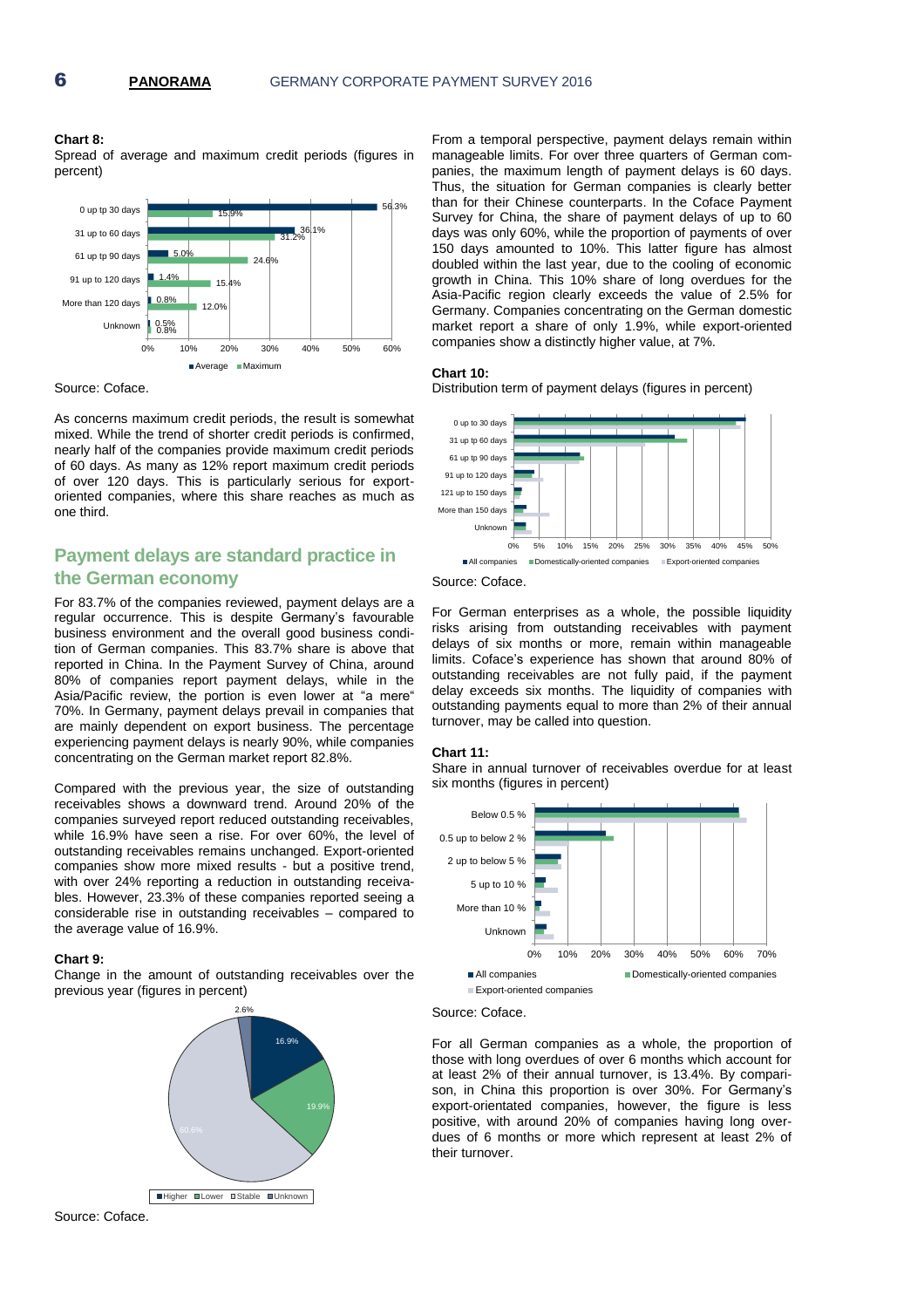# **Financial difficulties causing majority of payment delays**

Questioned on the main reasons for the delays in their customers' payments, over half of the companies replied that they were due to the financial difficulties of their customers. Commercial disputes, such as perceived inconsistencies in product quality, represented just 9.4% of payment delays. Cases of fraud account for 3.8% of payment delays. As concerns the reasons for payment delays, very similar answers were given by export-oriented companies – although they more often reported problems due to exchange rates, or generally in foreign exchange transactions.

Companies asked to characterise the financial difficulties of their customers generally raise two arguments. Nearly half blame high competitive pressure in the corporate sector for financial difficulties. This is a strong indicator for low-margin buyers of goods and services. The second most given reason was the lack of financial resources for customers. The survey, however, does not provide further details on whether problems are caused by temporary liquidity tightening, or structural problems.

### **Chart 12:**

Main reasons for customer payment delays (figures in percent)



### Source: Coface.

Solutions for the collection of outstanding receivables are manifold, culminating in the judicial enforcement of claims. The latter option, however, is only considered the best solution by a minute share (0.3%) of companies surveyed. The possibility of arbitration proceedings is even less utilised. 60% of the companies surveyed consider that personal contact with the defaulting customer is the most promising way of finding a solution by mutual agreement (and, if necessary, by means of a fixed payment plan). Around one in four companies use the support of external service providers, mainly to initiate debt collection procedures.

# **Companies do not expect major changes in their payment experience**

Looking forward over the following twelve months, companies surveyed do not expect to see a change in the general size of their outstanding receivables. 64.5% foresee no change. At just over 14% each, the shares of the "optimists" and "pessimists" are nearly identical. Almost the same distribution can be seen in Intrum Justitia's survey, where 89% expect risks to remain stable. However, the share of "pessimists" is slightly higher than the "optimists", at 8% compared to 4%.

#### **Chart 13:**

Expected changes in the size of outstanding receivables over the next twelve months (figures in percent)



### Source: Coface.

In Coface's survey, the slightly more optimistic attitude of export-oriented companies is somewhat surprising. Despite adverse circumstances, including the Brexit vote, one in four export-oriented companies expect a reduction in outstanding receivables. On the other hand, around 20% expect to see an increase. The large disparity in the answers of exportoriented companies indicates major fundamental insecurities in the global economic situation. This makes it more difficult for corporates to frame their expectations.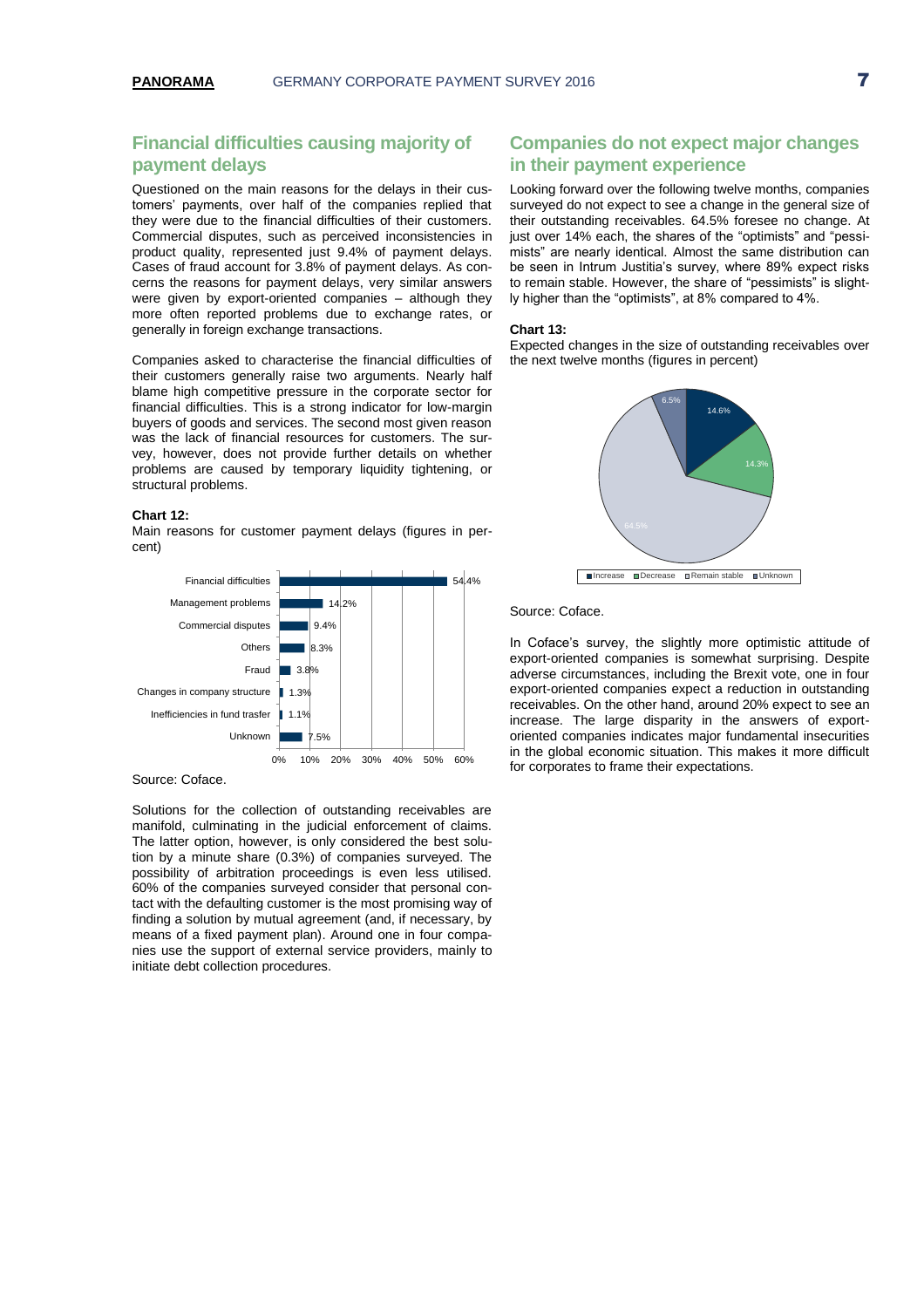# **PAYMENT EXPERIENCE IN DIFFERENT SECTORS 4**



**Coface Sector risk assessments**

The stable situation of the German economy is reflected in the solid financial health of German companies. Individual sectors are at least at the same level as the respective assessments for the Western Europe Region. Coface sees the lowest risks among German sectors for the Automotive, Chemicals and Construction industries, as well as Information and Communication.

# **In all business sectors, the majority of companies grant credit periods**

So far, this study has examined the overall results for all companies surveyed. The next section will analyse the results of payment experiences in the individual sectors. Although the Payment Survey contains answers from a total of seventeen sectors, the absolute numbers of answers from some business sectors – such as Retail Trade, Public Providers/Public Services, Household Electronics and Pharmaceuticals – were too small to make reliable conclusions. These sectors are therefore not considered in the following analysis.

# **Chart 14:**

Share of companies granting credit periods, by industry sector (figures in percent)



#### Source: Coface.

Across the thirteen sectors analysed by Coface, the share of companies granting credit periods varies between 75.8% and 92.0%. This is a rather wide range of 16 percentage points. The most restrictive credit periods are granted by the Car trade/Automotive industry. On the other end of the scale, 92% of companies in the Agriculture/Food segment grant credit periods, followed by Transportation (89.3%) and the Mechanics/Precision Industry (87.5%).

### **Chart 15:**

Distribution of average credit periods by business sector (figures in percent)



Source: Coface.

Across all business sectors, the credit periods granted are relatively short. Among the thirteen sectors under consideration, over 80% of the credit limits are granted for 60 days or less. In IT/Telecommunications, as well as in Transportation, the share is 100%. It is also interesting to note that only six sectors offer average credit periods of more than 90 days – and this with a very low percentage share, with a maximum of 7%: in the Automotive, Mechanics/ Precision Industry,<br>Textiles/Leather/Clothing, Metals and Chemi-Textiles/Leather/Clothing, Metals and Chemicals/Oil/Minerals sectors. Very long credit periods of more than 120 days are exclusively granted by the Mechanical Engineering sector.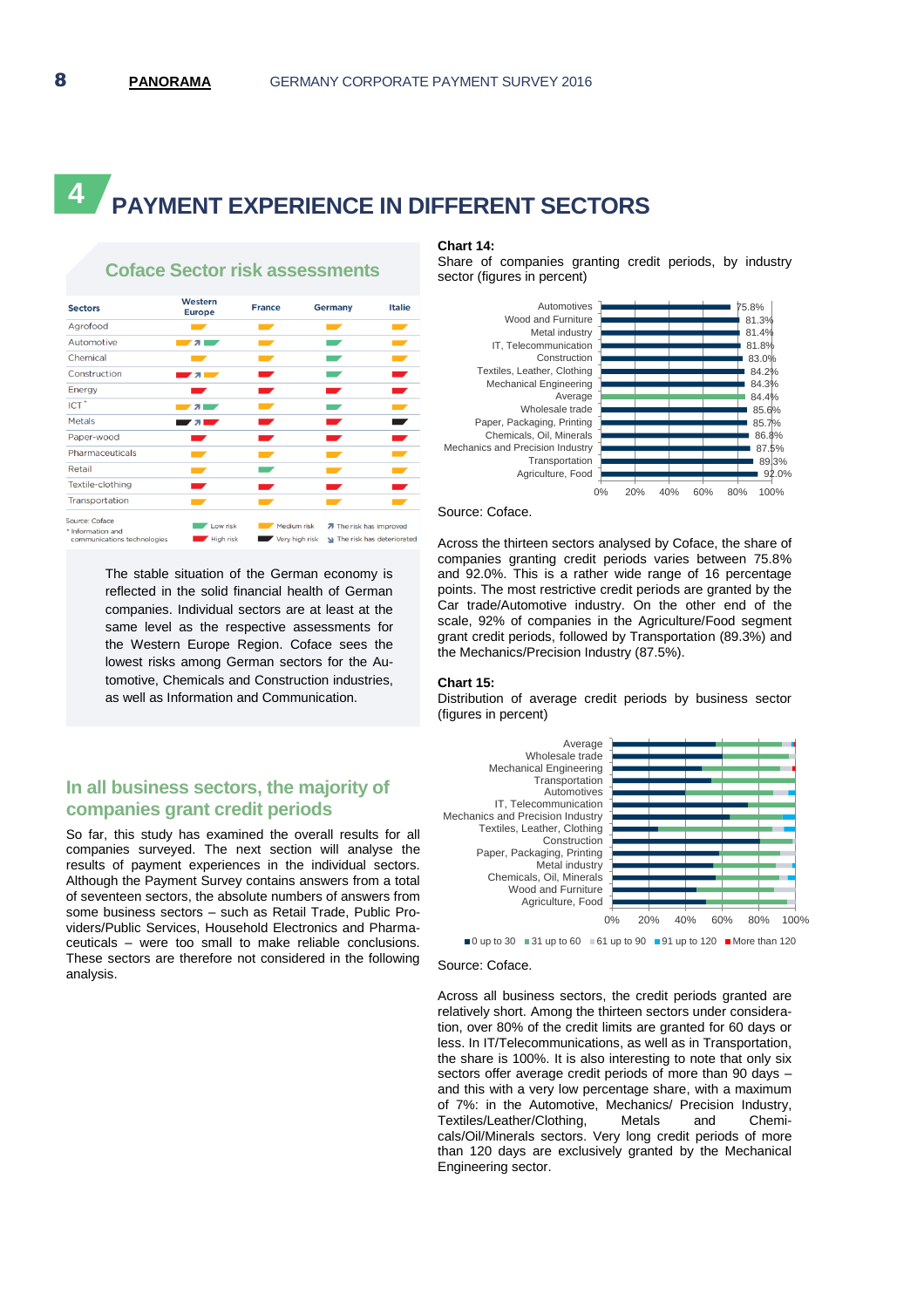### **Chart 16:**

Distribution of maximum credit periods by business sectors (figures in percent)



#### Source: Coface.

Unsurprisingly, the survey replies on maximum credit periods lead to a more differentiated picture. With a share of around 60%, the trend for short credit periods (of up to 60 days) is considerably above average. This is particularly the case in the Construction, Transportation and Metals industries. In addition, the respective shares for the Agriculture/Food, Mechanics/Precision and IT/Telecommunications sectors, exceed the industry-wide average value of 47.1%. Conversely, the Textiles/Leather/Clothing industry in particular (60%), grants long maximum credit periods of over 90 days.

**Ranking of industries by "generosity" in terms of** 

| granting credit periods                    |                |                                |                |                |
|--------------------------------------------|----------------|--------------------------------|----------------|----------------|
|                                            | Ranking        | Share credit Average<br>period |                | Maximum        |
| <b>Textiles, Leather</b><br>and Clothing   | $\overline{1}$ | 8                              | 1              | 1              |
| Wood and Furniture                         | $\overline{2}$ | 10                             | 3              | $\overline{2}$ |
| Engineering                                | 3              | 7                              | 4              | 4              |
| Paper, Packaging<br>and Printing           | $\overline{4}$ | 5                              | 8              | 3              |
| Car industry /<br>Automotives              | 5              | 13                             | $\overline{2}$ | 5              |
| Agriculture, Food                          | 6              | 1                              | $\overline{7}$ | 6              |
| Mechanics and<br><b>Precision Industry</b> | $\overline{7}$ | 3                              | $\Omega$       | $\overline{7}$ |
| Chemicals, Oils and<br><b>Minerals</b>     | 8              | $\overline{4}$                 | 6              | 9              |
| Wholetsale                                 | 9              | 6                              | 11             | 8              |
| Metal industry                             | 10             | 10                             | 5              | 10             |
| Transportation                             | 11             | $\overline{2}$                 | 10             | 11             |
| IT and Telecommu-<br>nication              | 12             | 12                             | 12             | 12             |
| Building and con-<br>struction industry    | 13             | 9                              | 13             | 13             |

Source: Coface.

Sectors ranked with a '1' are the most generous in granting credit periods, while sectors rated at '13' are the most restrictive. The same qualitative ranking is used for the pa-

rameters of Share in Credit Period, Average Credit Period and Maximum Credit Period.

Although it could be assumed that the industries granting the most credit periods (measured as a share of companies granting credit periods) also show the highest generosity in terms of average and maximum credit periods, apart from a few exceptions, a qualitative ranking does not provide a consistent picture.

On the basis of three parameters (see box), Coface rated the thirteen analysed industries by generosity and restrictiveness in terms of granting credit periods. Textiles/Leather/Clothing is the most generous sector, although the share of companies granting credit periods was slightly below average, at 84.2%. On the other hand, this industry grants the longest average and maximum credit periods. The Construction industry is the most restrictive, with the shortest average and shortest maximum credit periods.

# **Assessment of "generosity" of business sectors in granting credit periods**

Coface based its assessment of the generosity, or restrictiveness, of business sectors in the granting of credit periods on three parameters: 1) the share of companies who grant credit periods at all, 2) the distribution of the average, and 3) the distribution of maximum credit periods. Average values of 15, 45, 75, 105 and 150 days were used for the respective periods. The deviations from maximum and average credit periods from the average sector value were weighted with the share of companies granting credit periods at all. This results in a rating of the most generous sectors, the highest being rated at 1 and the most restrictive sector at 13.

The lack of consistency across the industries is particularly reflected in the Automotive industry. While at 75.8% the share of companies which grant credit periods at all is well below the average, these companies are relatively generous in their average and maximum credit periods. The IT/Telecommunications sector shows a consistent policy. Not only does it have a below average share of companies that grant credit periods at all, but also in terms of the maximum and average credit periods granted.

# **Delays in payments widely spread across all sectors**

Across the thirteen sectors considered, the share of companies suffering delays in payments, is around the average value of 83.7%, with ranges of around 10 percentage points above and below. Clearly distanced from the rest of the sectors, Textiles/Leather/Clothing is the most severely affected by payment delays, with a share of 94.4%, followed by Paper/Packaging/Printing at 89.3% and Wood/Furniture with 87.5%. Surprisingly, the Textiles/Leather/Clothing sector shows the highest generosity in granting credit periods, despite having the poorest payment record among the in-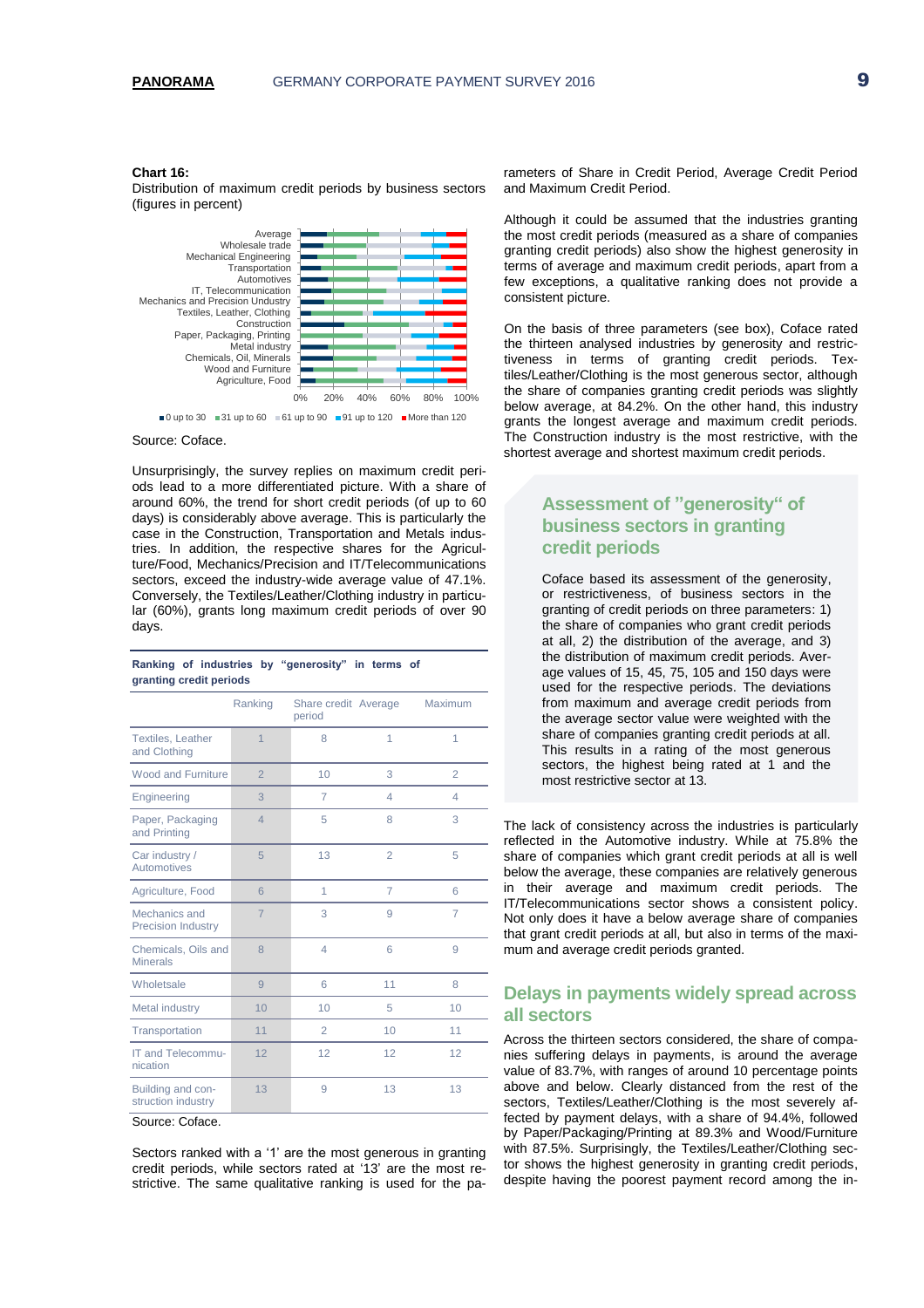dustries analysed. Least affected by delays in payment is the Mechanics/Precision industry, with a share of "only" 75% suffering from payment delays. Automotives (78.8%) and Wholesale Trade (81.8%) are also below average.

### **Chart 17:**

Share of companies per sector suffering payment delays (figures in percent)



Source: Coface.

For 10 of the 13 sectors studied, the financial extent of outstanding receivables declined over the last year. A particularly impressive reduction was recorded in the Wood and Furniture sector, of -26.9 points. 38.5% of companies reported a reduction in the volume of outstanding receivables, while only 11.5% have seen an increase. Moreover, distinct improvements can be observed in Transportation and in IT/Telecommunications. "Problem children" are the sectors of Agriculture and Food (+5.1 balance points), Metals (+12.7) and, in particular the Mechanics/Precision Industry. Here a share of 16.7% of companies are seeing a reduction in volumes, compared to 41.7% reporting an increase.

### **Chart 18:**

Changes from the previous year in the volume of outstanding receivables, per sector (figures in balance points)



Source: Coface. During the survey, companies were asked for their views on whether the volume of outstanding receivables had "decreased", "remained stable" or "increased". The balance points are calculated as the difference between the share of the "increased" and "decreased" answers.

# **Long delays in payments are a problem for some sectors**

To gain an overview of the average delays in payments for individual sectors, the following assumptions were made. The simple mean values used for the individual time categories are 15, 45, 75, 105 and 135 days. A hypothetical average value of 180 days is used for the category of over 150 days. This is the basis for the calculation of a weighted average, according to the response frequency in the individual categories. This method leads to an average value of 41.5 days for all companies surveyed. In the subsequent step it is then possible to compare the values for the thirteen sectors.

### **Chart 19:**

Distribution of average terms of payment delays, per sector (figures in percent)



Source: Coface.

Some sectors suffer from the longest delays in payments, which are significantly above average. These include, in particular, the Mechanics and Precision Industry, where the hypothetical average value of payment delays is 60 days, followed by Transportation, with 55.2 days. The shortest delays in payment, according to Coface's model, are in the sectors of Chemicals/Oil/Minerals (30.7 days), IT/Telecommunications (32.3 days) and Automotive (34.0 days).

### **Chart 20:**

Hypothetical term of payment delays (figures in days)





If this ranking is compared with the order in terms of generosity or restrictiveness in granting supplier credits, the most striking result is in the great inconsistencies, particularly in the Textiles/Leather/Clothing sector. While this sector is the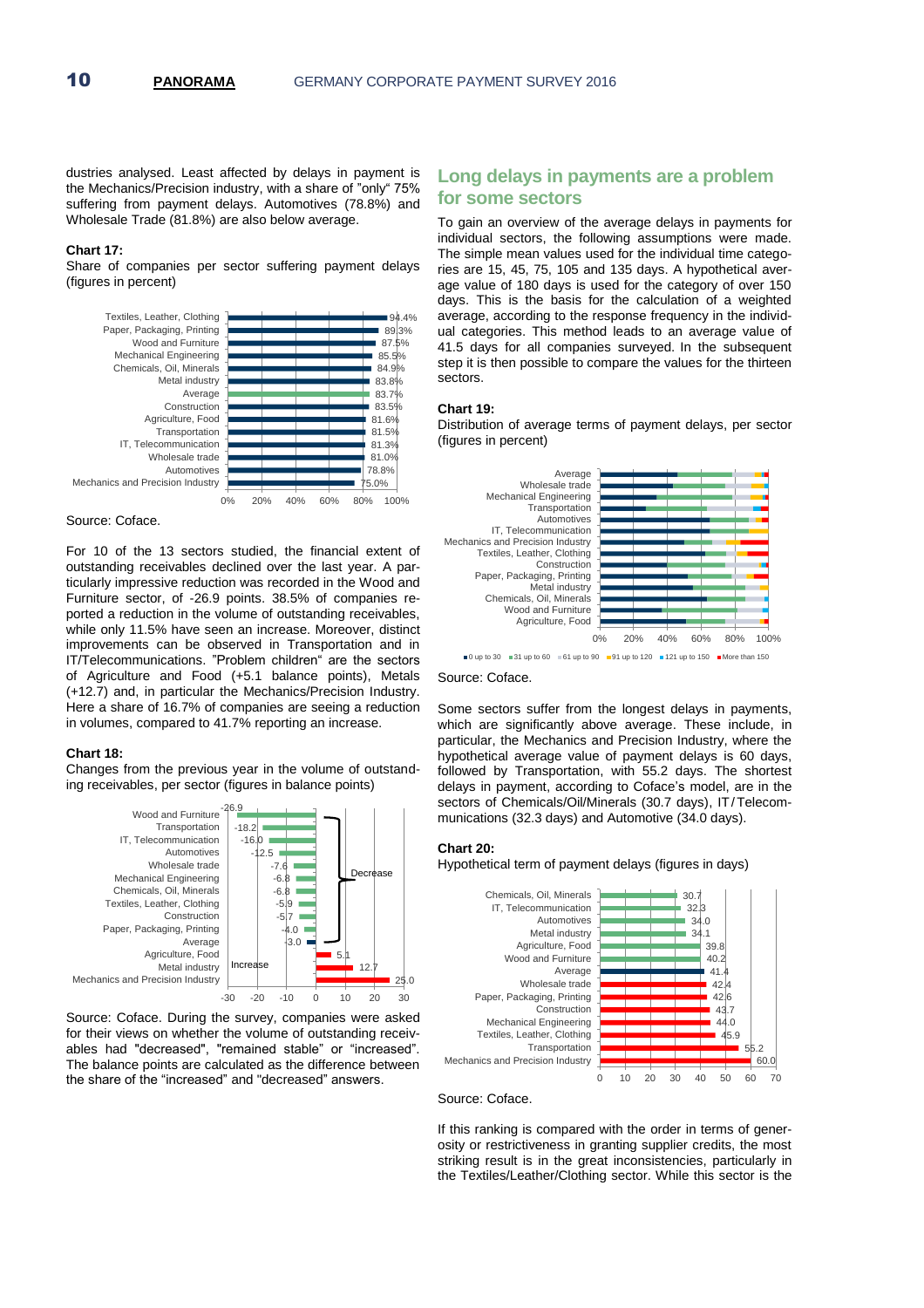most generous in granting credit periods, it suffers from above average long term delays in payments. In contrast, the very restrictive handling of supplier credits by the IT and Telecommunications sector is accompanied by comparably short terms of payment delays. For the Transportation, Wholesale, Agriculture/Food and Automotive industries, credit policies are mainly in line with the hypothetical average terms of payment delays: the longer the payment delays, the more restrictive the credit periods – and vice versa.

From a risk point of view, particular attention is paid to the sectors where very long payment delays of at least 180 days constitute more than 2% of the annual turnover. On the basis of this criterion, excessive risks exist in the Mechanics/Precision Industry, where one in four companies show this type of potential liquidity risk. Above average risks can also be observed in the Textiles/Leather/Clothing sector, with a share of 23.5%, as well as in Mechanical Engineering, with 20.3%.

### **Chart 21:**

Share of overdue payments of at least six months, accounting for 2% or more of the annual turnover, per sector (figures in percent)



Source: Coface.

From this aspect, no liquidity risks can be seen for surveyed companies in the Automotive Industry, which did not report any sales burdens due to very long delays in payments. Similarly, surveyed companies in the Agriculture/Food (5.1%), Metals (5.5%) and Wholesale Trade (6.3 %) sectors are relaxed in their respective assessments, as their results are clearly below average.



The first Coface study on the payment experiences of German companies has shown that, despite the solid position of the German economy and the decline in the number of corporate insolvencies, delays in payments are still commonplace. However, by international comparison, these delays are generally shorter and less risky for liquidity positions. In the export business, which is far more susceptible to risk, the impact on cash flows between suppliers and buyers remains to be seen. Although at first sight this would

# **Most of the business sectors are likely to expect an increase in the volume of outstanding payments**

The forecast for the next twelve months, on whether outstanding payments will increase or decrease, is mixed across all sectors. Well in front of the other sectors, Paper/Packaging/Printing (-21.4 points) and the Mechanics/Precision Industries expect the largest improvements – again in terms of balance points. On the other hand, only a small minority of the 13 sectors expect to see an increase in outstanding receivables. The least positive feedback was reported by Transportation (+11.5 points), followed by the Wholesale Trade (+9.3 points) and Chemicals/Oil/Minerals (8.0 points). These mixed expectations correspond to the relatively high insecurity in the general economic landscape.

#### **Chart 22:**

Expectations of changes in volume of outstanding payments, per sector, during the next twelve months (figures in balance points)



Source: Coface. During the survey, companies were asked for their view on whether the volume of outstanding payments will increase, remain stable or decrease. The balance points are calculated as the difference between the share of the "will increase" and "will decrease" answers.

most concern companies that depend on export business, companies that mainly trade on the German domestic market could also be affected in the case of a slump in Germany's economic climate.